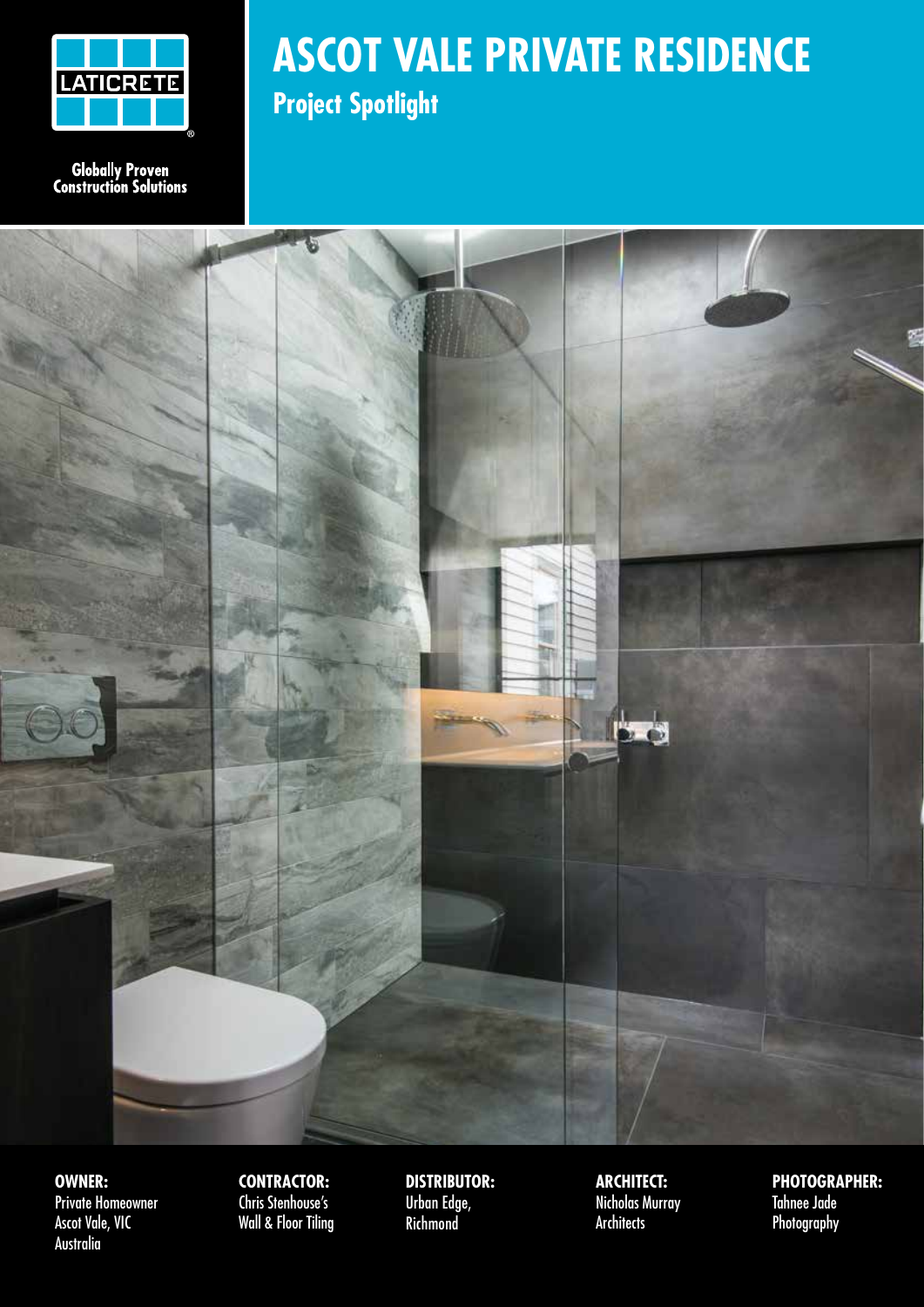



### **Situation**

A private homeowner desired renovations to their old Victorian home built in 1906. Architect Nicholas Murray Architects was retained for the Project. The homeowner wanted an en-suite added to the side of the house.

The project called for imagination as the extensions had to compliment the flow of the existing home. The project consisted of the addition of an en-suite bathroom and powder room with a total of 81 m2 of tiling. The home owners had high expectations and exquisite taste.

Architect Nicholas Murray, builder Craig Kinney, Chris Stenhouse from Wall & Floor Tiling and the tile manufacturer Refin, all with exceptional reputations in their field, worked together to insure that the finished project would impress. So the pressure was on!

I only use the best of products and adhere to every industry standard. The job was challenging but with the support of the Nicholas Murray Architects, Craig Kinney and high end products from LATICRETE, I knew the project would meet the homeowners' expectations.<sup>?</sup>

~ Chris Stenhouse Chris Stenhouse Wall & Floor Tiling

# **Challenge**

Thankfully Chris Stenhouse had a clean slate to work with and the builder was extremely knowledgeable. This assisted Chris in insuring no tile installation problems.

There was a slight hurdle in trying to eliminate wastage for the tiles in the ensuite due to size and cost of large tiles. To address this Chris suggested laying both wall and floor tiles in a random pattern where the off-cuts would be used in another row keeping waste to an absolute minimum. As the tiles were 1500 mm x 750 mm, they were extremely heavy!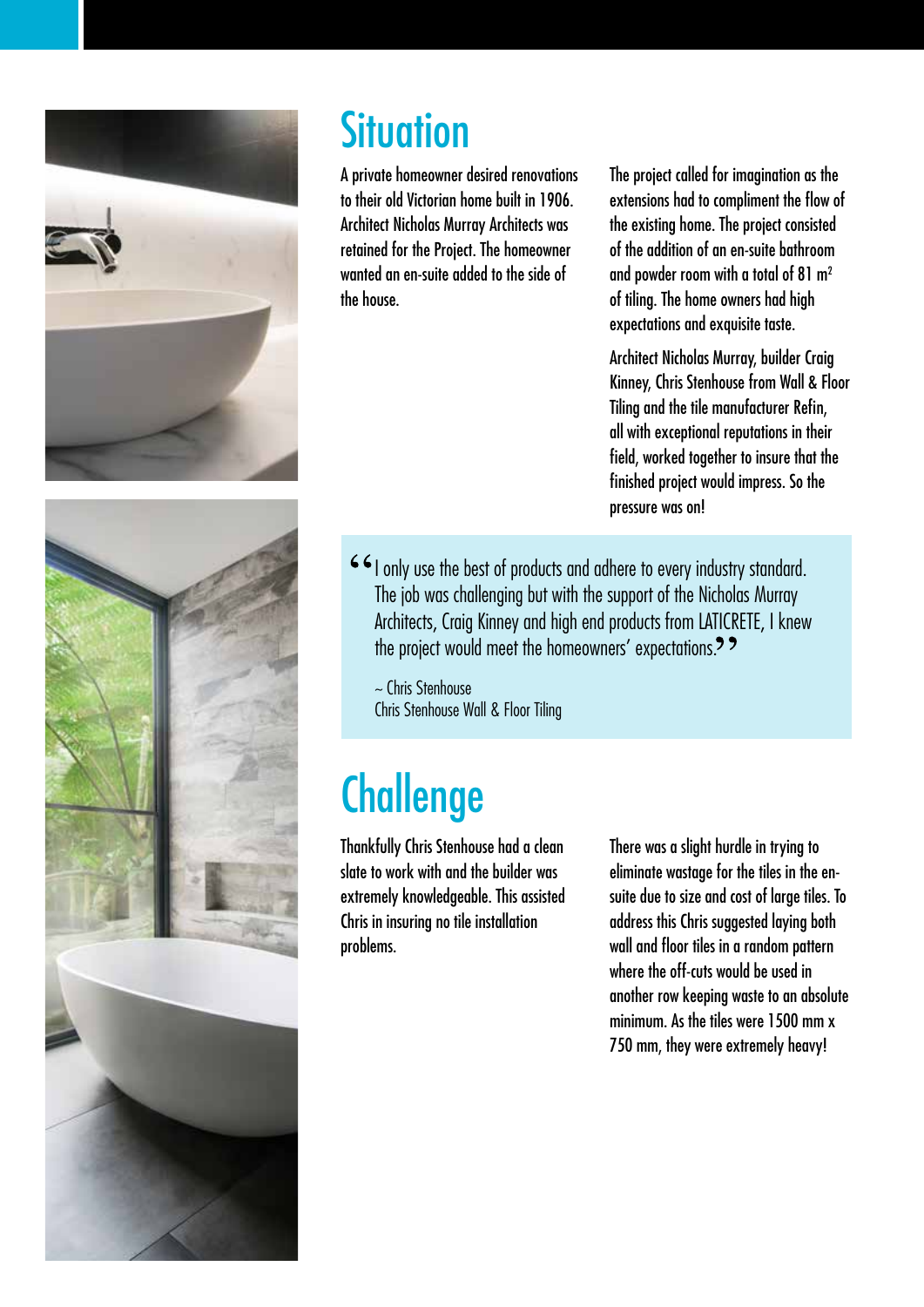# A LATICRETE Solution

The products of choice for the contractor Chris, were HYDRO BAN® Waterproofing and 335 Premium Flexible Adhesive.

**HYDRO BAN** was used to waterproof the shower walls, floor to ceiling. HYDRO BAN is a thin, load bearing waterproofing/ crack isolation membrane that DOES NOT require the use of fabric in the field, coves or corners. HYDRO BAN is a single component, self curing liquid rubber polymer that forms a flexible, seamless waterproofing membrane. HYDRO BAN bonds directly to a wide variety of substrates.

## **Outcome**

The en-suite and bathroom were waterproofed. As the bathroom was on a concrete slab on-grade, it didn't require full floor waterproofing coverage but Chris prefers to keep his mind at ease and waterproofed the bathroom floor, shower walls, vanity and behind the bath.

"HYDRO BAN is a cost effective, high performance waterproofing membrane. Since using HYDRO BAN, I've cut down on labour and increased my productivity."

**335 Premium Flexible Adhesive**

was the perfect choice for the large and extremely heavy tiles. 335 Premium Flexible Adhesive is a high performance thin-bed adhesive for installing a wide range of tiles and stone including low absorption ceramic tile, porcelain tile, natural and manufactured stone using the thin-set method of installation.

#### 335 Premium Flexible Adhesive is a smooth adhesive with a long pot life.

Chris skimmed the walls with 335 and trowelled the back of tile, providing an extremely strong bond to the substrate.

The local LATICRETE Technical Sales Rep was extremely helpful with technical questions with regards to substrate preparation and tiling over the under tile floor heating / warming system.

66 Chris is a brilliant tiler, a young gun and someone who takes a great deal of pride in his work.

The tiles in our new home look stunning and it is in no small part due to the care and craft displayed by Chris.  $\rightarrow$ 

 $\sim$  Home owner